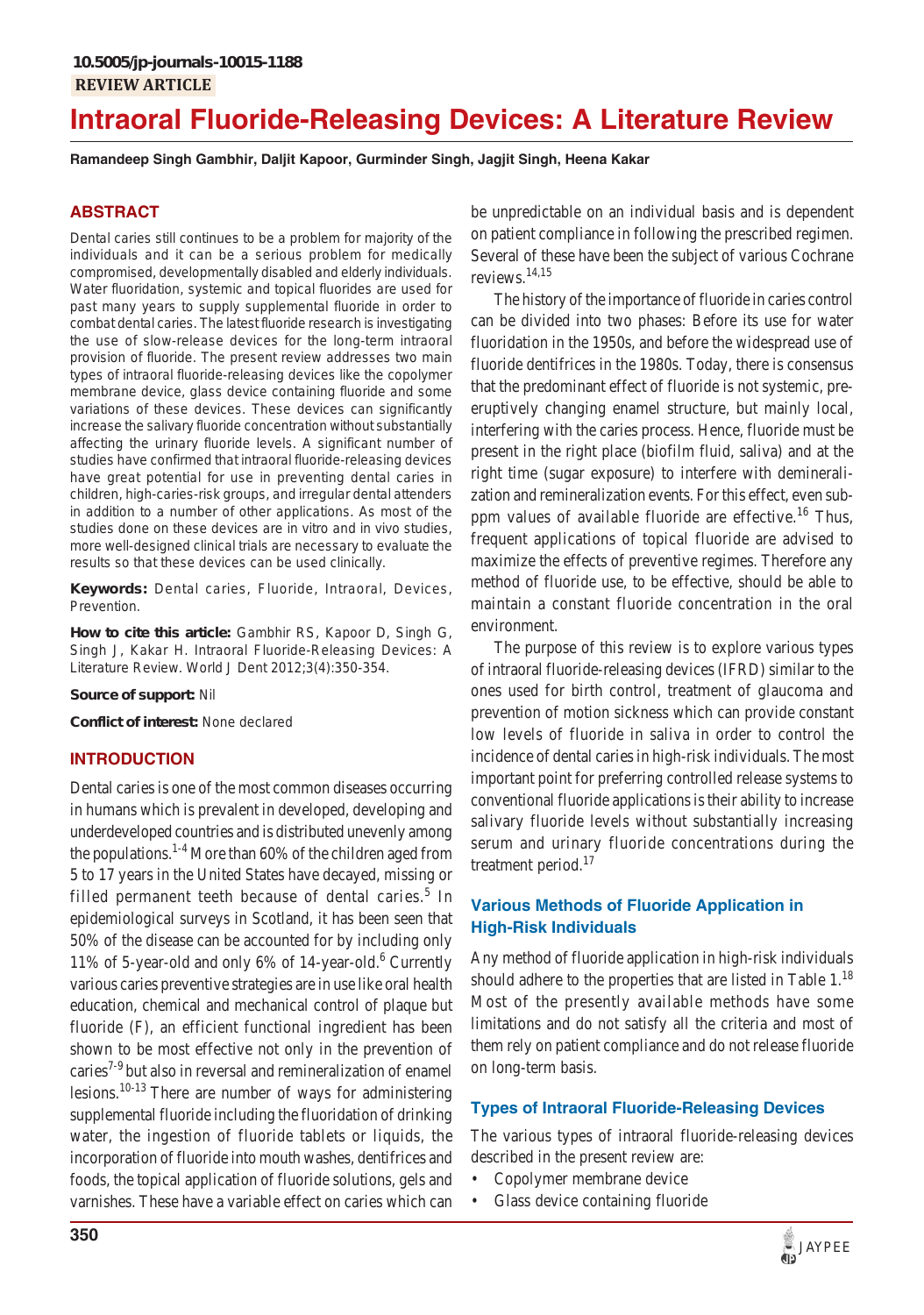| <b>Table 1:</b> Requirements of the ideal application method to |
|-----------------------------------------------------------------|
| impart fluoride                                                 |
|                                                                 |

- 1. Safe to administer 2. Cheap and cost-effective
- 3. Easily manufactured
- 4. Easy and quick in application
- 5. Robust
- 6. Long-term fluoride release
- 7. Continuous intraoral availability of fluoride
- 8. Acting topically at the tooth surface
- 9. Not relying on patient compliance
- 10. Preventing dental caries clinically
- Hydroxyapatite-Eudragit RS 100 diffusion controlled fluoride system
- Slow-fluoride release tablets for intrabuccal use.

#### *Copolymer Membrane Device*

This type of slow-release intraoral fluoride release device (IFRD) was developed in USA.19 This consists of a small pellet which could be attached on or near the tooth surface. This system was designed as a membrane-controlled reservoir type and has an inner core of hydroxyethyl methacrylate (HEMA)/methyl methacrylate (MMA) copolymer (50:50 mixture), containing a precise amount of sodium fluoride (NaF). This core is surrounded by a 30:70 HEMA/MMA copolymer membrane which controls the rate of fluoride release from the device.<sup>20</sup> When the matrix becomes hydrated, small quantities of granulated NaF are diluted until the matrix itself becomes saturated. The precise water absorption rates by the inner and the outer cores enables the devices to act accurately and reliably as a release controlling mechanism. Once placed inside the mouth, the IFRD becomes hydrated with saliva and its characteristics lead it to release a constant rate of sodium fluoride of 0.02 to 1.0 mg per day for up to 4 or 6 months, depending upon the size of the device. $21$ 

The standard form of the device is approximately 8 mm in length, 3 mm in width and 2 mm in thickness<sup>22</sup> as shown in Figure 1 and is usually attached to the buccal surface of the first permanent molar by means of stainless steel



**Fig. 1:** Diagrammatic cross-sectional view of the copolymer device which was initially 8 mm in length, 3 mm in width and 2 mm in thickness

retainers that are spot welded to plain, standard orthodontic  $bands<sup>23</sup>$  or are bonded to the tooth surfaces using adhesive resins.24 A new IFRD holder known as 'CIPI' made of biocompatible elastic alloy is specifically designed for orthodontic patients and consists of a retentive four wire cage provided with a cannula and a clasp. The cage contains the IFRD, and is secured by the cannula and a clasp to the molar tube. $21$ 

#### *Glass Device Containing Fluoride*

Initially, the glass device that could contain inorganic radicals was developed for use in animal husbandry to combat pasture and feed deficiencies of various trace elements, such as selenium, copper and cobalt.<sup>25</sup> Due to the association of a number of trace elements with caries inhibition, a modification of this device was developed in Leeds, United Kingdom, for use in dentistry in order to evaluate its caries preventive effects.<sup>26</sup> The fluoride glass device dissolves slowly when moist in saliva, releasing fluoride without significantly affecting the device's integrity.

The original device was dome shape, with a diameter of 4 mm and about 2 mm thick $2^{6-28}$  being usually attached to the buccal surface of the first permanent molar using adhesive resins. Due to the low retention rates of the original device, it was further substantially changed to a kidneyshaped device, being 6 mm long, 2.5 mm in width and 2.3 mm in depth, and it was proven to be effective regarding both fluoride release and retention rate.<sup>29</sup> A new modification was introduced, in order to facilitate device handling, attachment and replacement. This new device has been shaped in the form of a disk that is placed within a plastic bracket, so a new device can be easily installed without the need for debonding, removing remnants of composite resin and performing a new acid etch and bonding the device.

## *Hydroxyapatite-Eudragit RS 100 Diffusion Controlled fluoride System*

This is the newest type of slow-release fluoride device, which consists of a mixture of hydroxyapatite, NaF and Eudragit RS 100; it contains 18 mg of NaF and is intended to release 0.15 mg fluoride/day. It was demonstrated that hydroxyapatite-Eudragit RS 100 matrix tablets increased the salivary fluoride concentrations at optimal caries preventive levels while urinary fluoride concentrations were kept at an acceptable level in a 1-month treatment period. $30$  Not much information is available in the literature about this device.

## *Slow-Fluoride Release Tablets for Intrabuccal Use*

Controlled release fluoride delivering system for intrabuccal use was developed, permitting to reach high enough local concentrations for desirable therapeutic effect with minimal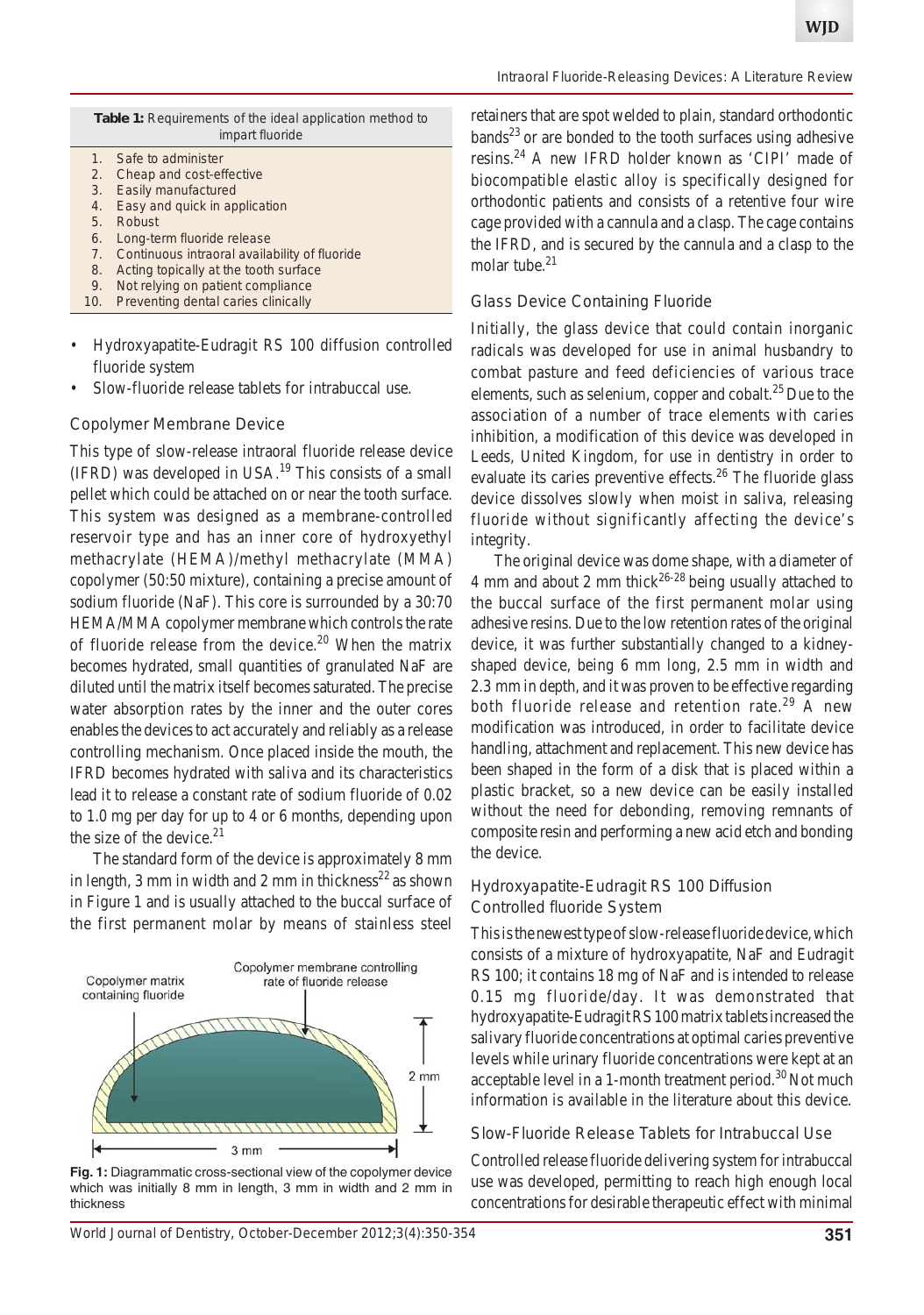side effects. Tablets of 160 to 200 mg were formulated which were intended to be fixed on a tooth. These tablets have a granular matrix composed of pure hydroxyapatite, Eudragit<sup>®</sup> and/or ethylcellulose. NaF is added either by a mechanical mixing or an impregnation method.<sup>31</sup> Such a mode of fluoride administration can be extended to all chronic pathologies of the buccal cavity.

# **Various Applications of Intraoral Fluoride-Releasing Devices**

## *Prevention of Caries*

The most important function of intraoral fluoride-releasing devices is the prevention of caries by significantly increasing the salivary fluoride levels for a prolonged period of time. According to the results of the study conducted on 174 children in England, the test group developed 67% fewer new carious teeth after 2 years of placement of the devices.<sup>26</sup> Some authors suggested that the low fluoride levels in saliva allow the slow mineral uptake in the base of the carious lesion, and not only on enamel surface, as frequently occurs when high fluoride vehicles are applied.<sup>32</sup> Another study reported that there were 55% fewer new occlusal fissure carious cavities, showing that occlusal surfaces were also protected by these intraoral devices.<sup>33</sup> The copolymer membrane device was also shown to be a similar effect on enamel remineralization and fluoride uptake when compared to a fluoridated chewing gum.34

# *Prevention of Root Caries*

Fewer studies have been conducted to demonstrate the preventive effect of fluoride-releasing devices in root caries. *In situ* studies demonstrated that the use of a slow-release fluoride device was able to increase fluoride uptake in root specimens (with subsurface lesions) to a higher extent when compared to fluoridated mouthrinses and dentifrices<sup>35</sup> and a fluoridated chewing gum.<sup>36</sup> Further studies in this regard are needed to establish a preventive role of these fluoridereleasing devices in the control of root caries.

# *Medically Compromised Individuals*

Dental caries is also a major problem in individuals with special needs who are unable to maintain their oral health because of any disease, disability and old age. Intraoral fluoride-releasing devices have substantial potential to inhibit caries development in populations with special needs especially for medically compromised, developmentally disabled and elderly individuals.37

# *People of Low Socioeconomic Status*

Intraoral fluoride-releasing systems can go a long way in preventing dental caries in high-risk individuals like ethnic groups and people of low socioeconomic status.<sup>20</sup>

# *Conditions of Xerostomia and Individuals on Irradiation Therapy*

Xerostomia is often a contributing factor for both minor and serious health problems. Patients experiencing xerostomia from radiation therapy or cancer chemotherapy are at particular risk of infections from normal oral flora as well as dental caries.<sup>38</sup> These devices are helpful in prevention of caries in radiation induced xerostomia patients and in adults with head and neck cancer undergoing irradiation therapy.<sup>39</sup>

# *Orthodontic Patients*

A significant problem in patients undergoing orthodontic treatment is white spot lesion (WSL) demineralization. A cross-sectional study found that 50% of individuals undergoing brace treatment had a nondevelopmental WSL compared with 25% of controls.<sup>40</sup> Another study found that, even 5 years after treatment, orthodontic patients had a significantly higher incidence of WSLs than a control group of patients who had not had orthodontic treatment.<sup>41</sup> These lesions occur in approximately 6 to 8% of subjects during orthodontic treatment with fixed appliances.42,43 WSL is considered to be the precursor of enamel caries and has been attributed to the effect of prolonged accumulation and retention of bacterial plaque on the enamel surfaces. It is demonstrated that a copolymer device, intended to release fluoride for 6 months, was able to avoid the development of WSL after 1 year of using the devices by patients under orthodontic treatment.<sup>21</sup>

# *Fluoride-Releasing Dental Materials*

There are numerous dental materials from many different manufacturers that have the ability to release fluoride to adjacent tooth structure and into the oral environment.<sup>44-47</sup> Some of the known materials are fluoridated amalgams, glass ionomer cements, resin-modified glass ionomer cements, light cured composite resins, etc. Fluoridereleasing dental materials provides for improved resistance against primary and secondary caries in coronal and root surfaces. Plaque and salivary fluoride levels are elevated to a level that facilitates remineralization. In addition, the fluoride released to dental plaque adversely affects the growth of lactobacilli and mutans streptococci by interference with bacterial enzyme systems.<sup>48</sup> Fluoride recharging of these dental materials is readily achieved with fluoridated toothpastes, fluoride mouthrinses and other sources of topical fluoride. This allows fluoride-releasing dental materials to act as intraoral fluoride reservoirs.

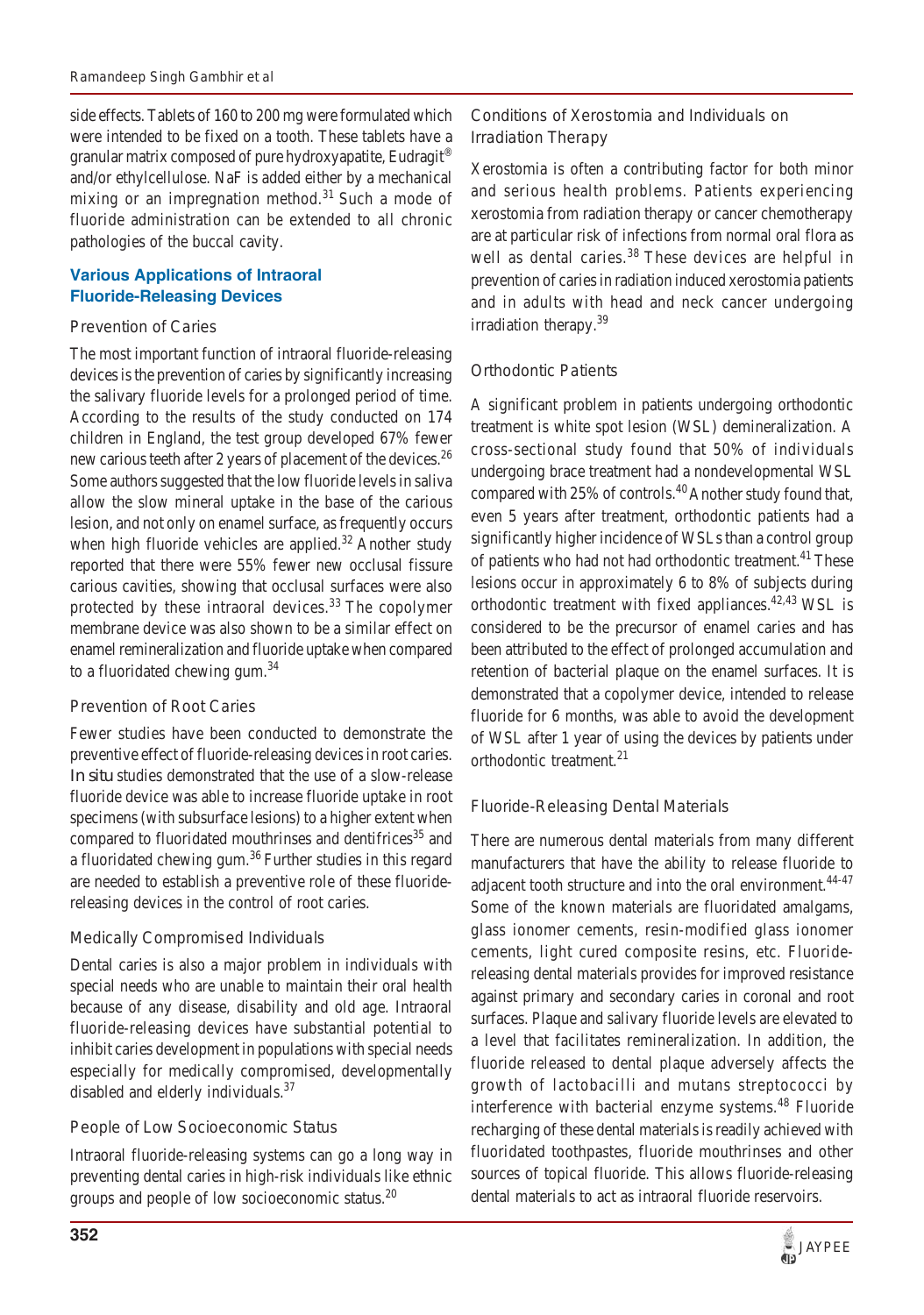# **Toxicity and Side Effects related to Fluoride Devices**

One of the important concerns that are raised with the use of these devices is the possibility of debonding of the fluoride devices and subsequent swallowing which can lead to the development of acute toxic effects in adults and especially in children. Hence, studies were conducted to verify the safety of these devices so that children do not suffer from any toxic effects even if they are accidentally ingested. Initial studies<sup>49</sup> conducted on dogs reported that dogs ingested devices containing 6 months' supply of fluoride which amounted to 485 mg of fluoride following which there were no signs of toxicity. Subsequent studies conducted on humans<sup>50</sup> reported that the fluoride glass devices were found to be entirely safe from the possibility of developing fluoride toxicity following their ingestion when compared with the plasma levels achieved from swallowing one tablet of 2.2 mg of sodium fluoride. The fluoride devices either passed through stomach or small intestine very quickly or remain insoluble. Further clinical studies also reported elevated fluoride concentration in saliva but no changes in fluoride concentrations in serum and urine of human subjects after fitting copolymer devices.5,24 In some studies, mucosal irritation, eythema or small ulcers were reported as local side effects<sup>24,51</sup> while some other study reported no adverse effects on the oral studies during the period of study. $^{21}$ 

## **CONCLUSION**

From the evidence accumulated from the above discussion, it can be concluded that intraoral fluoride-releasing devices can play a vital role in reducing dental caries in populations. Relatively low but elevated levels of fluoride can be maintained for prolonged periods in the oral cavity with the use of such devices. Devices like the copolymer membrane device and the glass device can easily be used in children especially in the mixed dentition stage. These types of devices seem ideal for targeting the high-caries risk groups who are bad dental attenders with very poor oral hygiene and motivation. In addition, it is worth mentioning that the use of such devices is also very favorable in terms of cost benefit and cost-effectiveness.<sup>52</sup> These devices can be easily attached to the teeth, are robust and they effectively raise the saliva fluoride concentration approaching that deemed necessary for caries inhibition. Moreover, these devices were found to be completely safe from the possibility of developing fluoride toxicity in case they are accidently swallowed or ingested. The provision of fluoride-releasing devices for each individual must be tailor-made to suit varying social and working circumstances. As most of the

studies evaluating the effect of slow release fluoride devices on intraoral fluoride levels are *in vitro* and *in situ* investigations, further well-designed clinical trials are required to add to the evidence that these have substantial potential in preventing dental caries.

## **REFERENCES**

- 1. Brown LJ, Winn DM, White BA. Dental caries, restorations and tooth conditions in US adults, 1988-1991. J Am Dent Assoc 1996;127:1315-25.
- 2. Evans CA, Kleinman DV. The surgeon general's report on America's oral health: Opportunities for the dental profession. J Am Dent Assoc 2000;131:1721-28.
- 3. Featherstone JDB. The science and practice of caries prevention. J Am Dent Assoc 2000;131:887-99.
- 4. Featherstone JDB. Prevention and reversal of dental caries: Role of low level fluoride. Community Dent Oral Epidemiol 1999;27:31-40.
- 5. Kula K, Kula T, Davidson W, Parker E. Pharmacological evaluation of an intraoral fluoride-releasing device in adolescents. J Dent Res 1987;66(10):1538-42.
- 6. Bonner BC, Clarkson JE, Dobbyn L, Khanna S. Slow-release fluoride devices for the control of dental decay. Cochrane Database Syst Rev 2006;(4):CD005101.
- 7. Biesbrock AR, Faller RV, Bartizek RD, Court LK, McClanahan SF. Reversal of incipient and radiographic caries through the use of sodium and stannous fluoride dentifrices in a clinical trial. J Clin Dent 1998;9(1):5-10.
- 8. Marinho VCC, Higgins JP, Logan S, Sheiham A. Fluoride mouthrinses for preventing dental caries in children and adolescents. Cochrane Database Syst Rev 2003;(3): CD00284.
- 9. Marinho VCC, Higgins JP, Logan S, Sheiham A. Systematic review of controlled trials on the effectiveness of fluoride gels for the prevention of dental caries in children. J Dent Educ 2003;67(4):448-58.
- 10. Brown WE, Gregory TM, Chow LC. Effects of fluorides on enamel solubility and cariostasis. Caries Res 1977;11:118-24.
- 11. Burt BA. The changing patterns of systemic fluoride intake. J Dent Res 1992;71:1228-37.
- 12. Levy SM, Kiritsy MC, Warren JJ. Sources of fluoride intake in children. J Pub Health Dent 1995;55:39-52.
- 13. Linton JL. Quantitative measurements of remineralization of incipient caries. J Orthod Dent Orthop 1996;110:590-97.
- 14. Marinho VCC, Higgins JPT, Logan S, Sheiham A. Fluoride gels for preventing dental caries in children and adolescents. Cochrane Database of Systematic Reviews 2002, Issue 1. [Art. No.: CD002280. DOI: ].
- 15. Marinho VC, Higgins JP, Logan S, Sheiham A. Fluoride varnishes for preventing dental caries in children and adolescents. Cochrane Database of Systematic Reviews 2002(2):CD 002280.
- 16. Cury JA, Tenuta LMA. How to maintain a cariostatic fluoride concentration in the oral environment. Adv Dent Res 2008;20:13-16.
- 17. Whitford GM. The physiological and toxicological characteristics of fluoride. J Dent Res 1990;69(special issue):539-49.
- 18. Toumba KJ. Slow-release devices for fluoride delivery to highrisk individuals. Caries Res 2001;35:10-13.
- 19. Cowsar D, Tarwater O, Tanquary A. Controlled release of fluoride from hydrogels for dental applications apud Andrade